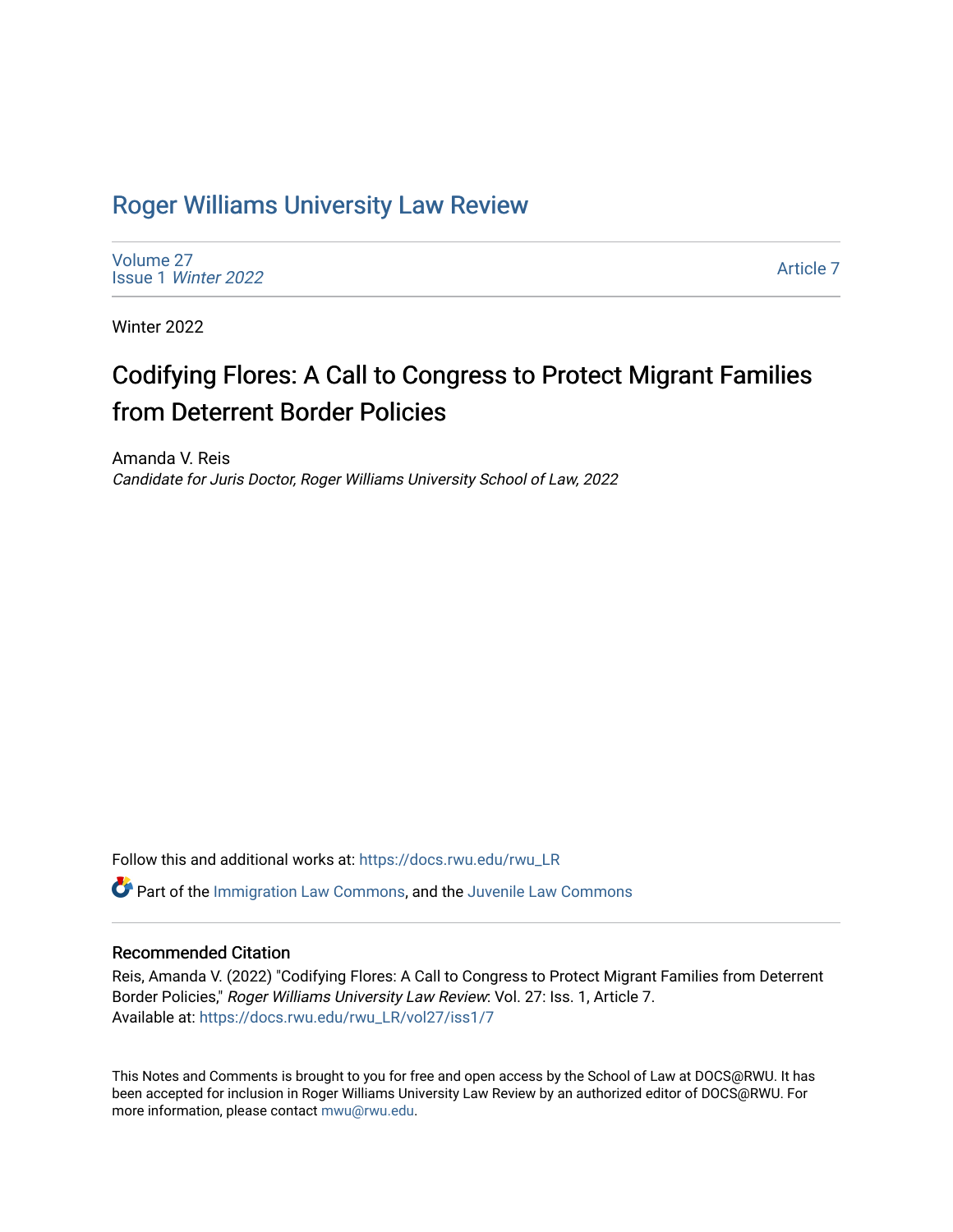## **Codifying** *Flores***: A Call to Congress to Protect Migrant Families from Deterrent Border Policies**

**Amanda V. Reis\***

#### **INTRODUCTION**

Migrant families, particularly migrant children, have suffered tremendously due to unacceptable mistreatment at the United States-Mexico border. In 2018, the United States reportedly lost track of nearly 1,500 immigrant children in its custody.1 In 2020, news broke that the government was unable to locate the parents of 545 children whom it had forcibly separated at the border.2 In the last five years, thousands of immigrant juveniles have come forward with allegations that they suffered sexual abuse while in the custody of U.S. Immigration and Customs Enforcement (ICE).3 At

140

<sup>\*</sup> Candidate for Juris Doctor, Roger Williams University School of Law, 2022. I would like to extend my gratitude to Professor Deborah Gonzalez for her guidance throughout the writing process.

<sup>1</sup>*. E.g.,* Ron Nixon, *U.S. Loses Track of Another 1,500 Migrant Children, Investigators Find*, N.Y. TIMES, Sept. 8, 2018, LEXIS.

<sup>2.</sup> Mark Katkov, *Parents Of 545 Children Separated At U.S.-Mexico Border Still Can't Be Found*, NPR (Oct. 21, 2020, 3:34 AM), https://www.npr.org /2020/10/21/926031426/parents-of-545-children-separated-at-u-s-mexico-border-still-cant-be-found [https://perma.cc/96F7-SH4H]. About two-thirds of the parents have been deported back to their country of origin, according to a court filing. *Id.*

<sup>3.</sup> Matthew Haag, *Thousands of Immigrant Children Said They Were Sexually Abused in U.S. Detention Centers, Report Says*, N.Y. TIMES, Feb. 27, 2019, LEXIS. There were 4,556 allegations in four years, including a rise in complaints during the Trump administration's family separation policy. *Id.* Created in 2003 through the Homeland Security Act of 2002, U.S. Immigration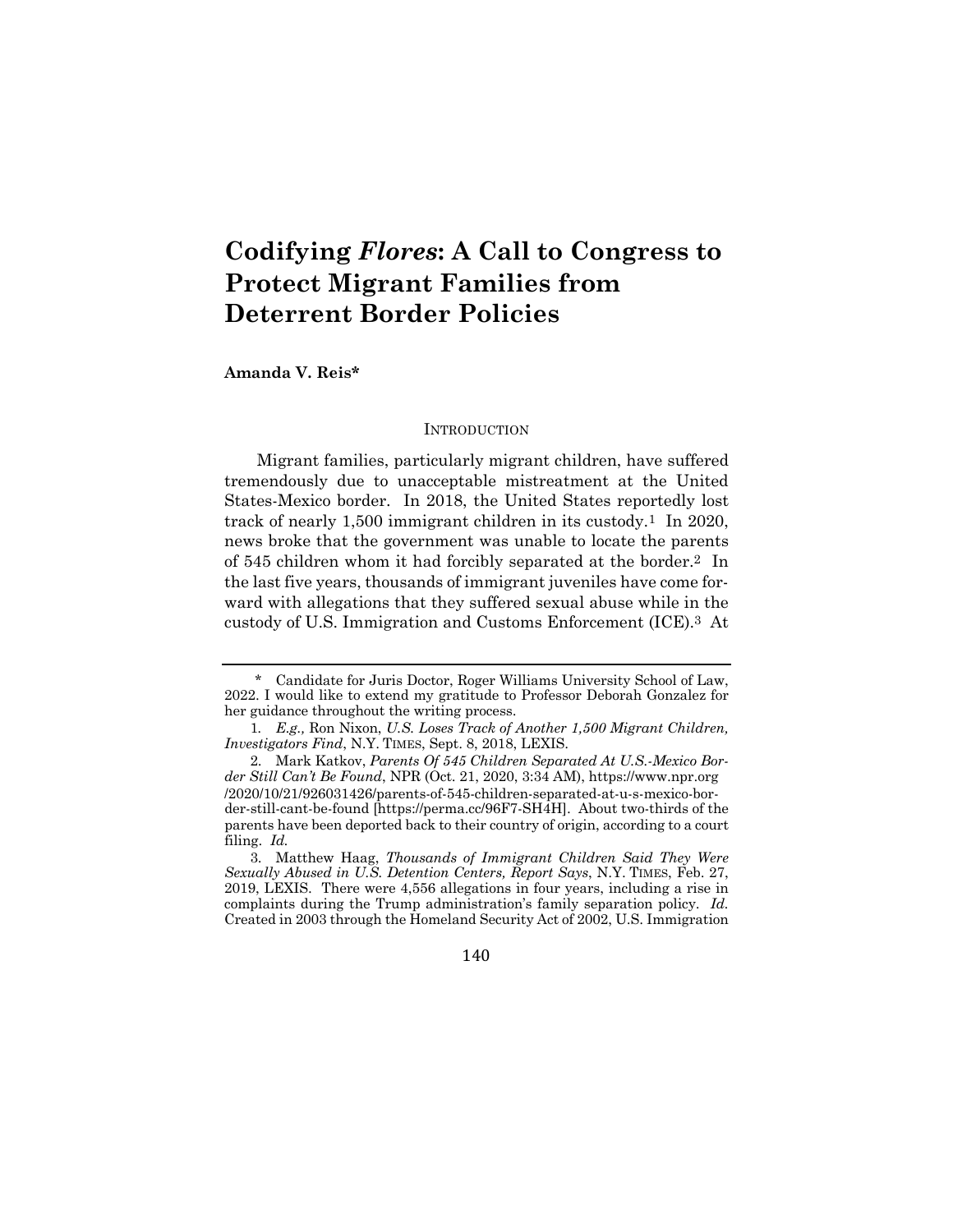least seven children have died while in the custody of U.S. Customs and Border Protection (CBP)4 in the last three years due to poor detention center conditions.5

The mistreatment of migrant juveniles detained at the southern border is disturbing and stands in stark opposition to conventional American notions of paternalistic social policy with respect to children. It also conflicts with our jurisprudence, which acknowledges that children are especially vulnerable and thus need special treatment and care.6 The Department of Homeland Security (DHS) has limited discretion when holding juveniles in detention courtesy of the *Flores* consent decree, effective since 1997.7 Despite being bound by *Flores*, DHS continues to promulgate policy facilitating the mistreatment of children, creating a situation that necessitates congressional action.

This Comment will address the shortcomings of the *Flores* Settlement Agreement (the Agreement or FSA) in establishing the right for undocumented detainees to compel the United States' conformance to the FSA's standards. While this Comment does not mean to minimize the FSA's accomplishments, it will argue that today, the Agreement no longer serves as an effective check on immigration officials, and that it no longer guarantees constitutional

and Customs Enforcement is a law enforcement agency operating under the Department of Homeland Security (DHS) with a mission of "[s]ecuring our nation's borders and safeguarding the integrity of our immigration system." *ICE's Mission,* U.S. IMMIGR. & CUSTOMS ENF'T, https://www.ice.gov/mission [https://perma.cc/4Y6J-UG32] (last visited Feb. 9, 2021).

<sup>4.</sup> Established in 2003 through the Homeland Security Act, U.S. Customs and Border Protection is the first comprehensive border security agency in the United States. *About CBP*, U.S. CUSTOMS & BORDER PROT., https://www.cbp. gov/about [https://perma.cc/M4UE-EUMD] (last visited Feb. 9, 2021).

<sup>5</sup>*. See* Cynthia Pompa, *Immigrant Kids Keep Dying in CBP Detention Centers, and DHS Won't Take Accountability*, AM. C.L. UNION: IMMIGRANTS' RIGHTS & DETENTION (June 24, 2019, 12:45 PM), https://www.aclu.org/blog/immigrants-rights/immigrants-rights-and-detention/immigrant-kids-keep-dying-cbp-detention [https://perma.cc/P482-TPQB].

<sup>6</sup>*. See* Graham v. Florida, 560 U.S. 48 (2015); Miller v. Alabama, 567 U.S. 460 (2012); Roper v. Simmons, 543 U.S. 551 (2005); *see also* Flores v. Meese, 681 F. Supp. 665, 667 (1988) ("[Y]outh is more than a chronological fact. It is a time and condition of life when a person may be most susceptible to influence and to psychological damage.").

<sup>7</sup>*. See generally* Stipulated Settlement Agreement, Flores v. Reno, No. CV 85-4544-RJK(Px) (C.D. Cal. Jan. 17, 1997).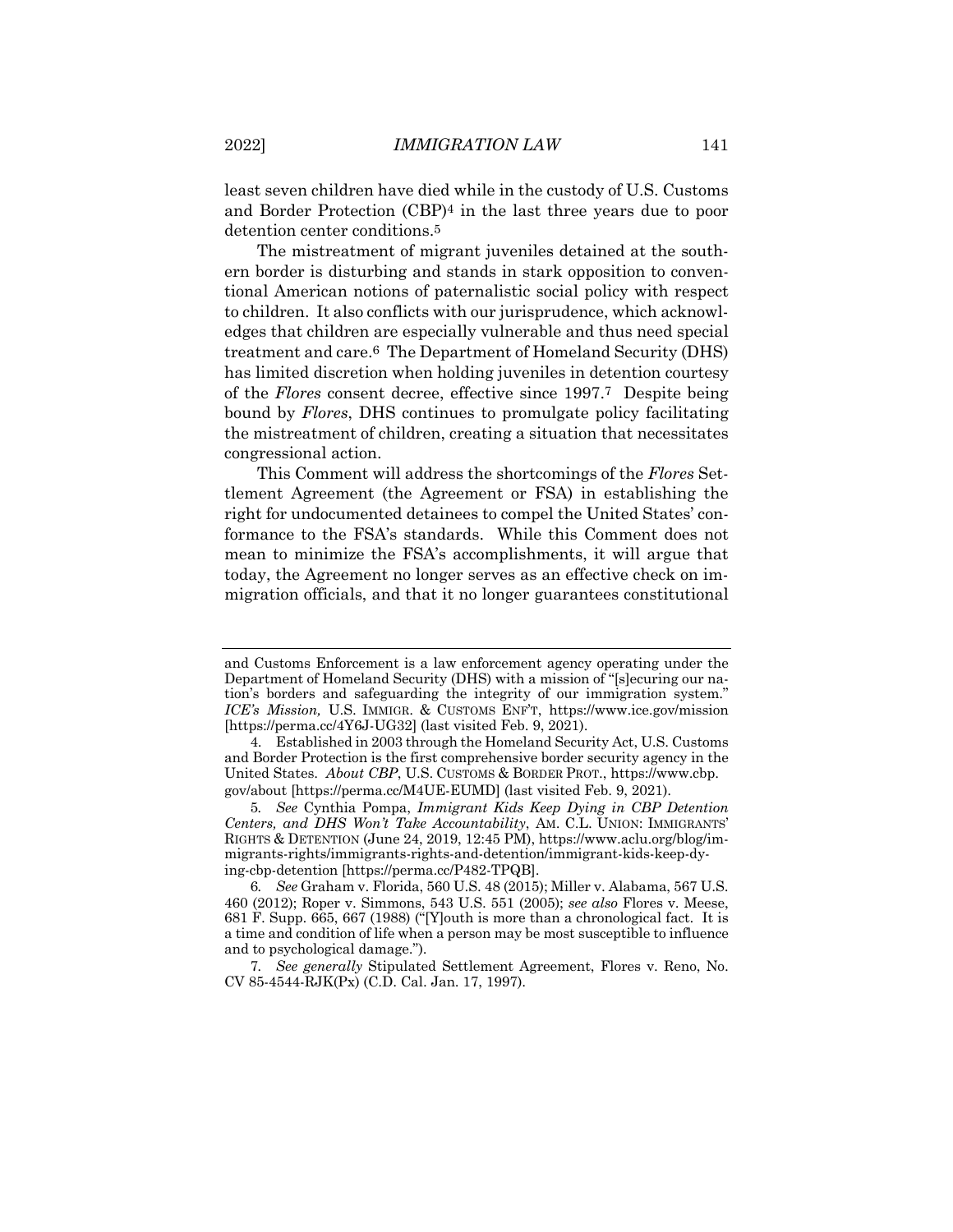protections for detained, undocumented children. Thus, to protect detained minors<sup>8</sup> and their accompanying parents from the harmful effects of border policies designed to deter further migration into the United States, Congress should codify the United States District Court for the Central District of California's construction of the Agreement in *Flores v. Lynch*.9 As the court retaining jurisdiction over the Agreement and tasked with supervising parties' compliance with its terms,10 the Central District Court of California is aptly positioned to most accurately interpret the meaning of the Agreement, and its interpretation should be given special credence by Congress in codifying it.

Part I of this Comment will examine the pre-Agreement landscape of immigration regulations and policies concerning children, emphasizing the standards—or lack thereof—that necessitated judicial intervention. This section will focus on the litigation that gave rise to the Agreement, *Reno v. Flores*, and its ensuing challenges. Part II will propose codifying, as opposed to merely amending, the standards set forth in the Agreement to embody the United States District Court for the Central District of California's holding in *Flores v. Lynch*, in which the Court extended the Agreement's protections to all detained minors—accompanied and unaccompanied alike—and affirmed the right to release accompanied minors' parents to prevent needless separation of family units in violation of the Agreement's terms. Part III will confront counterarguments stemming from the Agreement's plain language, including that it does not facially provide for the affirmative right of release of any adult and was applicable only to juveniles in its original context. This Part will also discuss the way in which the federal government's practice of separating minors from the parents that accompany them across the border may persist if unlawful entry remains

<sup>8.</sup> "The term 'minor' shall apply to any person under the age of eighteen (18) years who is detained in the legal custody of the [DHS]. This Agreement shall cease to apply to any person who has reached the age of eighteen years. The term 'minor' shall not include an emancipated minor or an individual who has been incarcerated due to a conviction for a criminal offense as an adult. The INS shall treat all persons who are under the age of eighteen but not included within the definition of 'minor' as adults for all purposes, including release on bond or recognizance." *Id.* at 4.

<sup>9.</sup> Flores v. Lynch, 828 F.3d 898 (9th Cir. 2016).

<sup>10.</sup> Stipulated Settlement Agreement, *supra* note 7, at 14–15.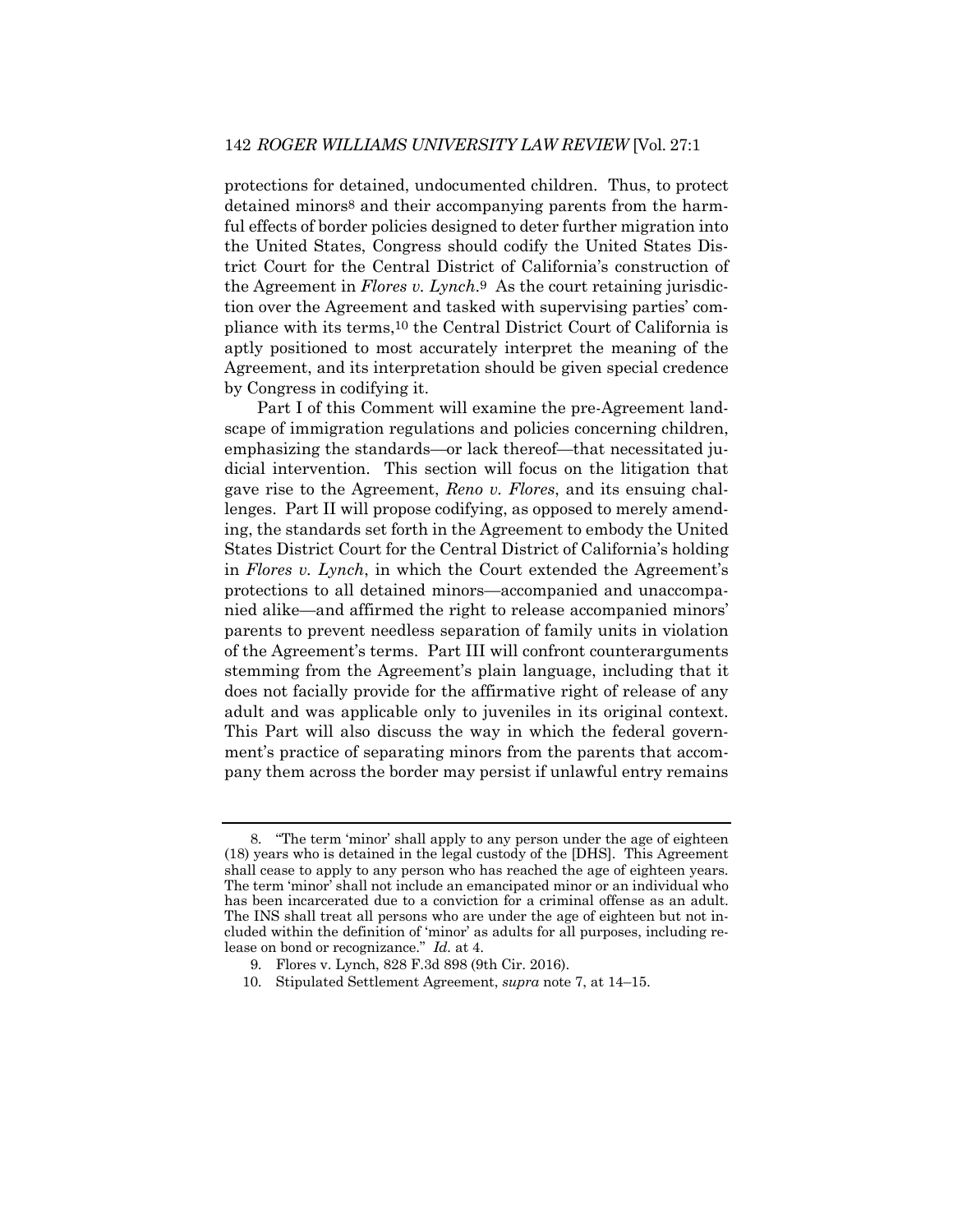a criminal violation, as opposed to a civil offense. Finally, Part IV will argue that, if the terms of the Agreement are codified, parents whom the government separates from their children may seek a writ of habeas corpus to secure their release from detention.

### I. *RENO V. FLORES* AND ITS PROGENY

In 1985, then fifteen-year-old Jenny Lisette Flores fled wartorn El Salvador for the United States to meet her mother who, at the time, resided in California unlawfully.11 Upon entering without inspection (EWI) at a port of entry near San Ysidro, California, Flores was detained and placed in the custody of the Immigration and Naturalization Service (INS).12 Flores and other identified class members13 were allegedly subjected to strip and body cavity searches, forced to share sleeping quarters with adults not related to them, not provided with educational instruction, materials, or recreational activities, and detained indefinitely despite no criminal proceedings against them.14

<sup>11.</sup> Megan Kauffman, *Protecting the Flores and Hutto Settlements: A Look at the History of Migrant Children Detention and Where Immigration Policies are Headed*, 2 IMMIGR. & HUM. RTS. L. REV., no. 2, 2020, at 1, 2; Miriam Jordan, *The History of Migrant Children Protection in America Started with Two Girls in Los Angeles*, N.Y.TIMES, Aug. 20, 2019, LEXIS. While other detained minors were certified in the class, this section focuses only on the experiences of the named plaintiff in the class action, Jenny Lisette Flores.

<sup>12.</sup> The INS was officially dissolved following the passage of the Homeland Security Act of 2002. In its place and in response to the September 11, 2001, attacks, the Department of Homeland Security opened in March 2003. *Creation of the Department of Homeland Security*, U.S. DEP'T OF HOMELAND SEC., https://www.dhs.gov/creation-department-homeland-security [https://perma. cc/JZL3-PPJG] (last visited Nov. 10, 2021). CBP and ICE are components under the unified DHS. *Who Joined DHS*, U.S. DEP'T OF HOMELAND SEC., https:// www.dhs.gov/creation-department-homeland-security [https://perma.cc/JZL3- PPJG] (last updated Nov. 10, 2021).

<sup>13.</sup> The names and ages of the remaining Plaintiffs to the class action are as follows: Dominga Hernandez-Hernandez (16); Alma Yanira Cruz-Aldama (13); and Ana Maria Martinez Portillo, (16). Complaint for Injunctive and Declaratory Relief, and Relief in the Nature of Mandamus at 5–6, Flores v. Meese, Case No. 85-4544  $RJK(Px)$  (C.D. Cal. July 11, 1985). The class, however, is not limited to these Plaintiffs, but defined broadly as "[a]ll minors who are detained in the legal custody of the INS." Stipulated Settlement Agreement, *supra* note 7, at 7.

<sup>14.</sup> Complaint for Injunctive and Declaratory Relief, And Relief in the Nature of Mandamus, *supra* note 13, at 3–4.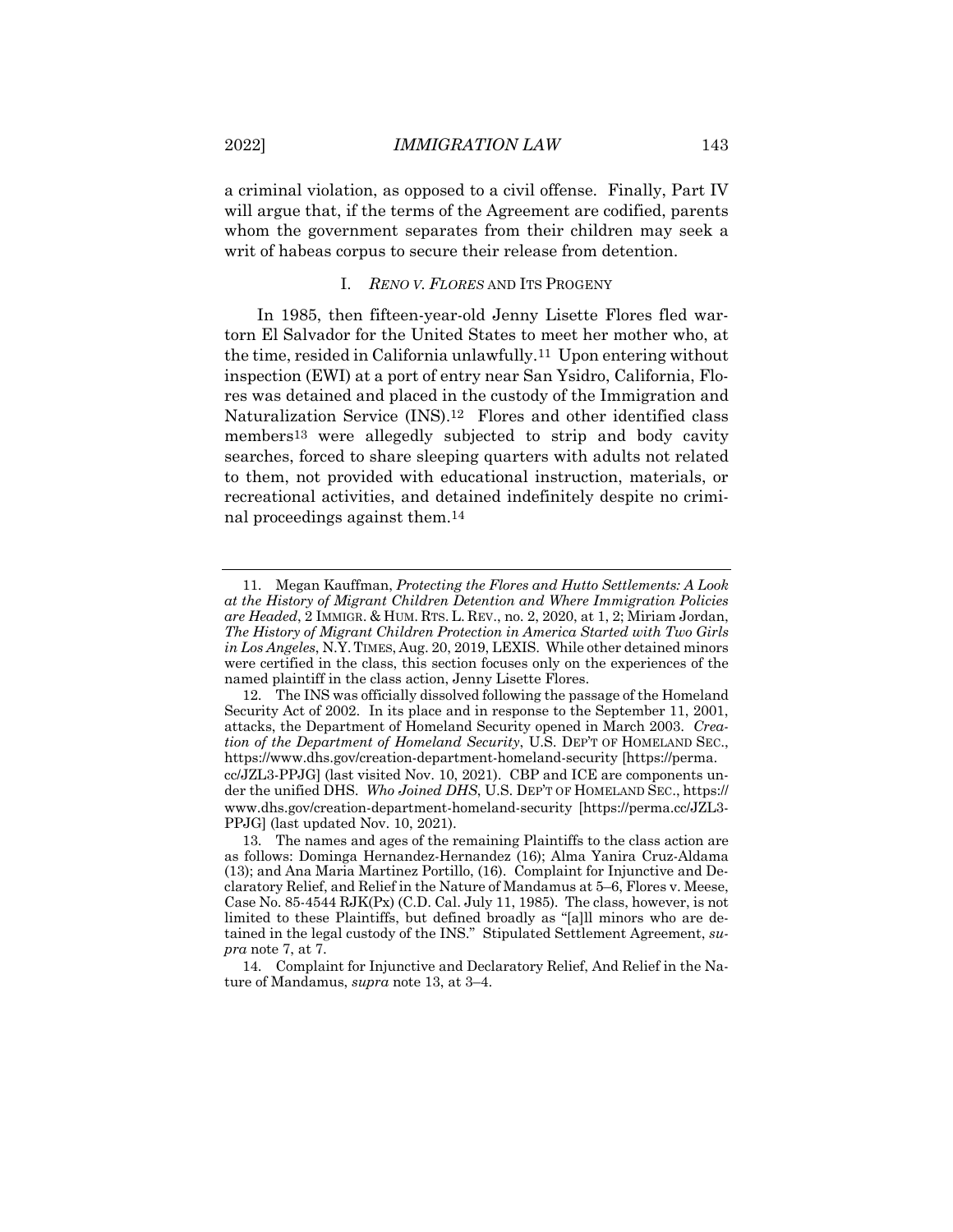The practice of incarcerating children indefinitely in detention facilities without a bail hearing was commonplace at this time, particularly at the Western Region Detention Facility where the government was holding Flores.15 Releasing detained minors was unreasonably limited on the condition that the minor's legal parent or guardian must come to the facility to secure the release of their child.16 This policy was enforced primarily to lure undocumented parents or guardians to the facility in order for INS to arrest the parent and initiate removal proceedings against them.17 Undocumented immigrants such as Flores' mother, aware of this tactic, would attempt to send a relative in lieu of showing up themselves.<sup>18</sup> When the government invariably refused to release Flores to a relative other than a legal parent or guardian, she would remain in detention, not knowing when she would be freed and reunited with her family.19

Responding to these practices and policies, activist organizations20 filed several lawsuits in the United States District Court for the Central District of California on behalf of a class of detained juveniles.21 In the resulting case, *Flores v. Meese*, the court held that certain INS policies—namely, subjecting minors to strip and cavity searches— absent a reasonable suspicion that such searches will produce contraband or weapons, were impermissible violations of the Fourth Amendment.22 Relying on cases which struck down similar policies, the court remarked, "[i]n all of these cases, policies authorizing routine strip searches . . . were found constitutionally repugnant. Certainly, application of such policies to children, who

<sup>15</sup>*. See* Kauffman, *supra* note 11, at 3.

<sup>16</sup>*. Id.*

<sup>17</sup>*. Id.*

<sup>18</sup>*. See id.*

<sup>19</sup>*. See id.* at 3–4.

<sup>20.</sup> The activist groups who partook in the legal representation of the plaintiffs include the Center for Human Rights and Constitutional Law, the National Center for Youth Law, the American Civil Liberties Union (ACLU), and the then law offices of Streich Lang, known today as Quarles & Brady, LLC. MATTHEW SUSSIS, CTR. FOR IMMIGR. STUD., THE HISTORY OF THE FLORES SETTLEMENT: HOW A 1997 AGREEMENT CRACKED OPEN OUR DETENTION LAWS 1– 2 (2019).

<sup>21</sup>*. Id.*

<sup>22.</sup> Flores v. Meese, 681 F. Supp. 665, 669 (E.D. Cal. 1988).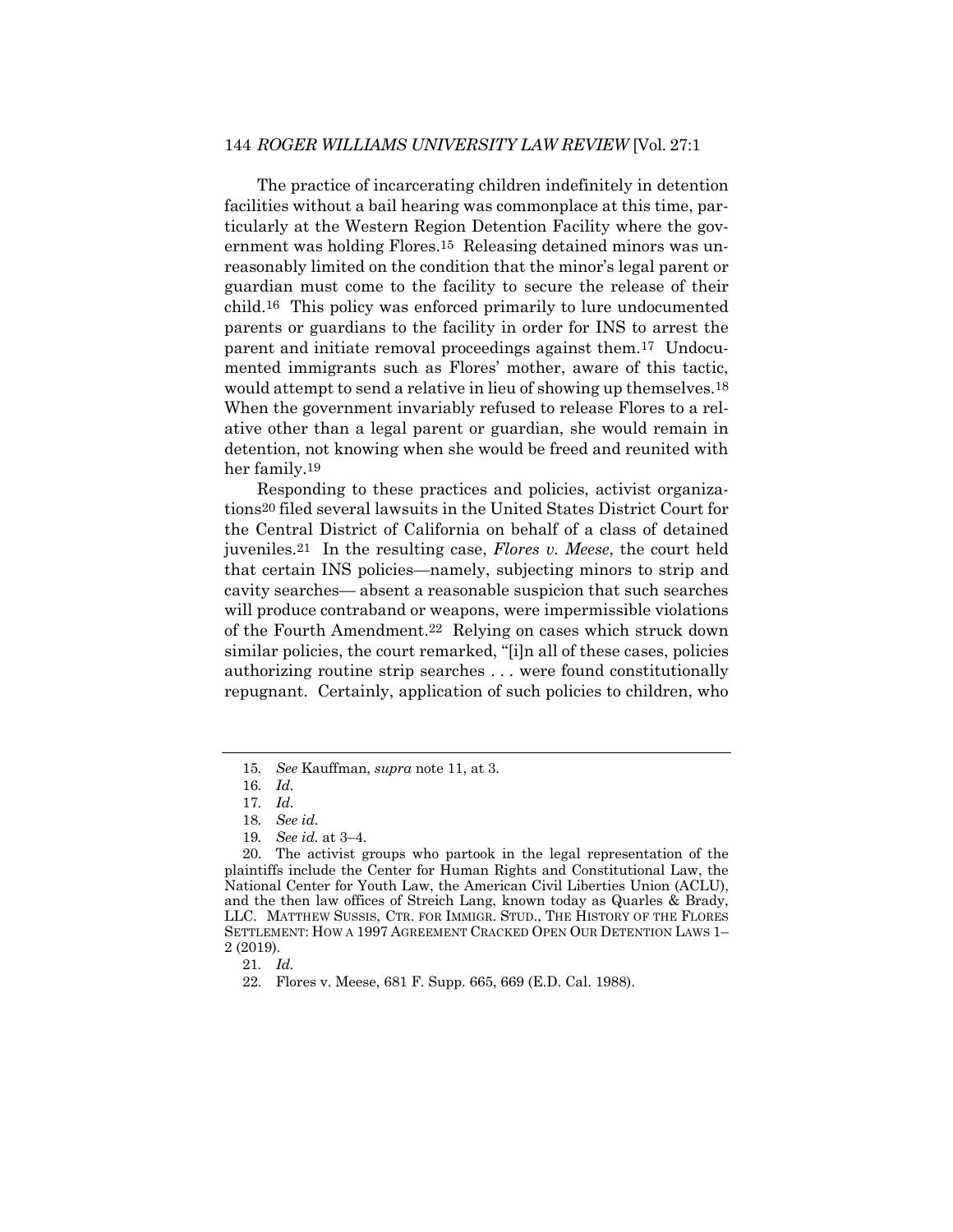have not been charged with any criminal offense, is even more so."23 The United States Court of Appeals for the Ninth Circuit also struck down the INS's policy requiring that a minor be released only to a parent, legal guardian, or other related adult.24 This victory was short-lived, however, as a subsequent ruling reversed the judgment of the *Meese* Court.25

In *Reno v. Flores*, the Supreme Court upheld the same INS blanket release policy that the Ninth Circuit deemed unconstitutional in *Meese*, on due process grounds.26 Finding "no evidence that alien juveniles are being held for undue periods pursuant to regulation 242.24," the Court held that the policy was a "reasonable response to the difficult problems presented when the Service arrests unaccompanied alien juveniles" without regard for whether alternative policies may be more appropriate in detaining minors.27 The distinction is significant: it is the difference between a child being held indefinitely in prison-like conditions due to the absence of a legal guardian or related adult available to claim her, or, on the other hand, allowing a child to be transferred to the "least restrictive setting" as required by the FSA.28

The lasting impact of the *Reno* decision was not the holding itself; instead, its lasting legacy was the *Flores* Agreement.29 At the time of its execution and enforcement, the FSA had already been in litigation for nearly a decade.30 The Agreement, signed and approved in 1997—and binding on the federal government since then—sets forth certain standards that the federal government must meet in its detention of applicable class members, *i.e.*, "[a]ll minors who are detained in the legal custody of the INS."31

31*. Id.* at 7. Such standards include, *inter alia*, that the INS "place each detained minor in the least restrictive setting appropriate to the minor's age and special needs," that the INS "hold minors in facilities that are safe and sanitary and that are consistent with the INS's concern for the particular vulnerability of minors," that such facilities "provide access to toilets and sinks,

<sup>23</sup>*. Id.* at 668.

<sup>24.</sup> Flores v. Meese, 942 F.2d 1352, 1365 (9th Cir. 1991).

<sup>25.</sup> Reno v. Flores, 507 U.S. 292 (1993).

<sup>26</sup>*. See id.* at 303 (quoting Santosky v. Kramer, 445 U.S. 745, 766 (1982)), 315.

<sup>27</sup>*. Id.* at 314–15.

<sup>28.</sup> Stipulated Settlement Agreement, *supra* note 7, at 7.

<sup>29</sup>*. See generally* Stipulated Settlement Agreement, *supra* note 7.

<sup>30</sup>*. Id.* at 3.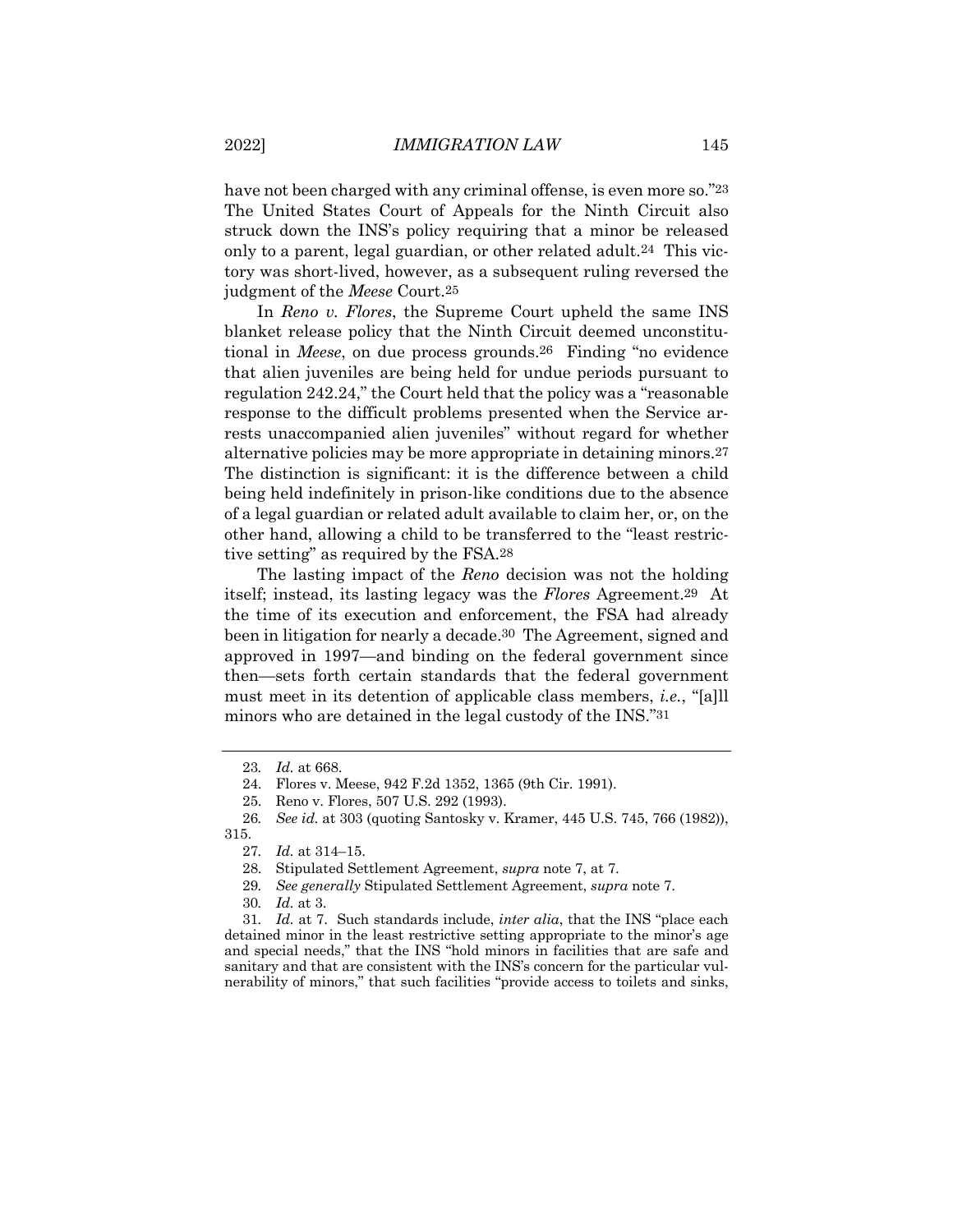Since its inception, the Agreement has been subject to varying interpretations and questions. Who exactly does the Agreement protect? Should the government treat minors who enter the United States alone under the same standards as minors who are accompanied by parents or guardians? What happens in the case of an unprecedented emergency (such as the COVID-19 pandemic); do the government's obligations under the Agreement remain? What constitutes the least restrictive setting possible in each individualized case? To answer such questions, the FSA empowers the United States District Court for the Central District of California to construe the Agreement's terms and to ensure the federal government's compliance.32

In 2015, the class members moved to enforce the Agreement to every minor in federal immigration custody regardless of whether they entered the country accompanied or unaccompanied.33 The plaintiffs filed a class action suit in response to the government opening two new family detention centers in order to accommodate the recent wave of Central American migrants who had predominantly emigrated from the Northern Triangle due to sociopolitical unrest.34 The new facilities in Texas and New Mexico, erected in 2014 to detain family units, did not adhere to the Agreement's standards.35 The detention and release policies implemented at

drinking water and food as appropriate, medical assistance if the minor is in need of emergency services, adequate temperature control and ventilation, adequate supervision to protect minors from others," that unaccompanied minors be housed separately from unrelated adults, and that INS transfer the child from their custody to the least restrictive setting deemed appropriate for the child within three days and up to five days if no space is available in a licensed program. *Id.* Throughout its entirety, the document reinforces a general policy of the INS releasing a minor from its custody "without unnecessary delay." *Id.* at 10. Importantly, the Agreement provides that INS shall "make and record the prompt and continuous efforts on its part toward family reunification and the release of the minor . . . . Such efforts at family reunification shall continue so long as the minor is in INS custody." *Id.* at 12.

<sup>32</sup>*. See id.* at 6.

<sup>33.</sup> Flores v. Lynch, 828 F.3d 898, 901 (9th Cir. 2016).

<sup>34</sup>*. Id.*; *see* Ben Fox & Elliott Spagat, *Child Border Crossings Surging, Straining U.S. Facilities*, AP NEWS (Mar. 16, 2021), https://apnews.com/ article/alejandro-mayorkas-defends-us-border-surge-handling-22d6c52cf 738be791572474ee63843f4 [https://perma.cc/WH8L-NCC5].

<sup>35</sup>*. Lynch*, 828 F.3d at 901.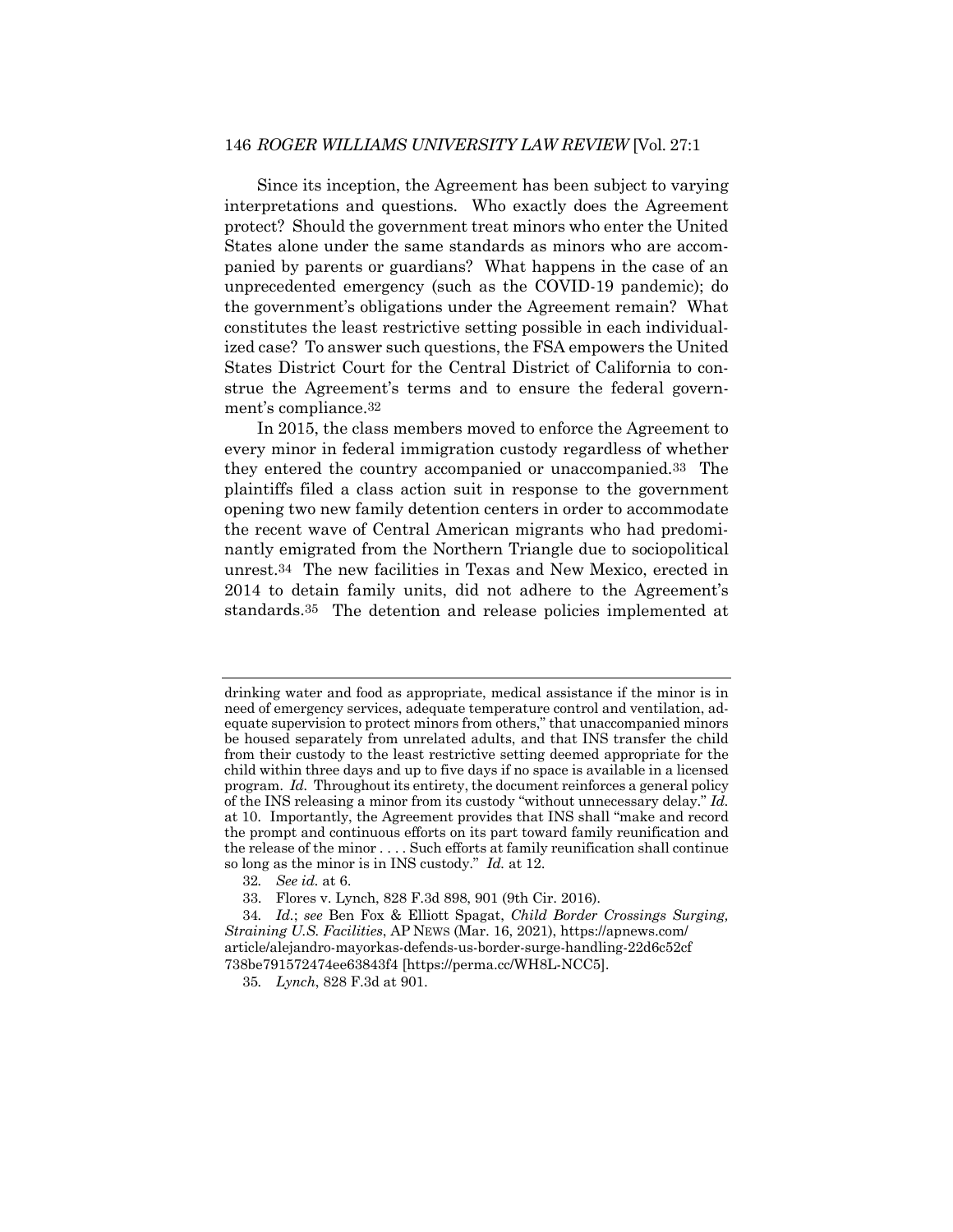these centers also violated the FSA's terms.36 The government defended its actions by arguing that the Agreement does not and was never intended to apply to minors accompanied by their parents or guardians, thus the new detention centers fell outside the scope of the FSA.37 The government moved in the alternative that the court should modify the Agreement to reflect its contention.38

The District Court for the Central District of California summarily rejected the government's claim that the Agreement was intended to be applied only to unaccompanied minors and denied its motion to modify the Agreement.39 Ruling in favor of the plaintiff class, the District Court reiterated the Agreement's general policies and presumptions and ordered the government to "make 'prompt and continuous efforts toward family reunification' . . . detain class members in appropriate facilities . . . [and] release an accompanying parent when releasing a child unless the parent is subject to mandatory detention[.]"40 The government appealed the District Court's holding to the Ninth Circuit, challenging the District Court's conclusion that the Agreement applies to all juveniles in immigration custody, the District Court's order to release the child's parent along with the child unless certain exceptions are met, and the denial of the request to modify the Agreement.41

On appeal, the Ninth Circuit articulated its task in a simple manner: "[W]e must interpret the Settlement."42 In doing so, the Ninth Circuit held that the Agreement unequivocally applied to all minors, accompanied and unaccompanied alike, affirming that component of the District Court's ruling.43 The Ninth Circuit, finding no textual support for the government's argument, noted that "minors who arrive with their parents are as desirous of education and recreation, and as averse to strip searches, as those who come alone."44

- 36*. Id.*
- 37*. Id.*
- 38*. Id.*
- 39*. Id.*
- 40*. Id.*
- 41*. Id.* 42*. Id.*
- 43*. Id.* at 905.
- 44*. Id.* at 907.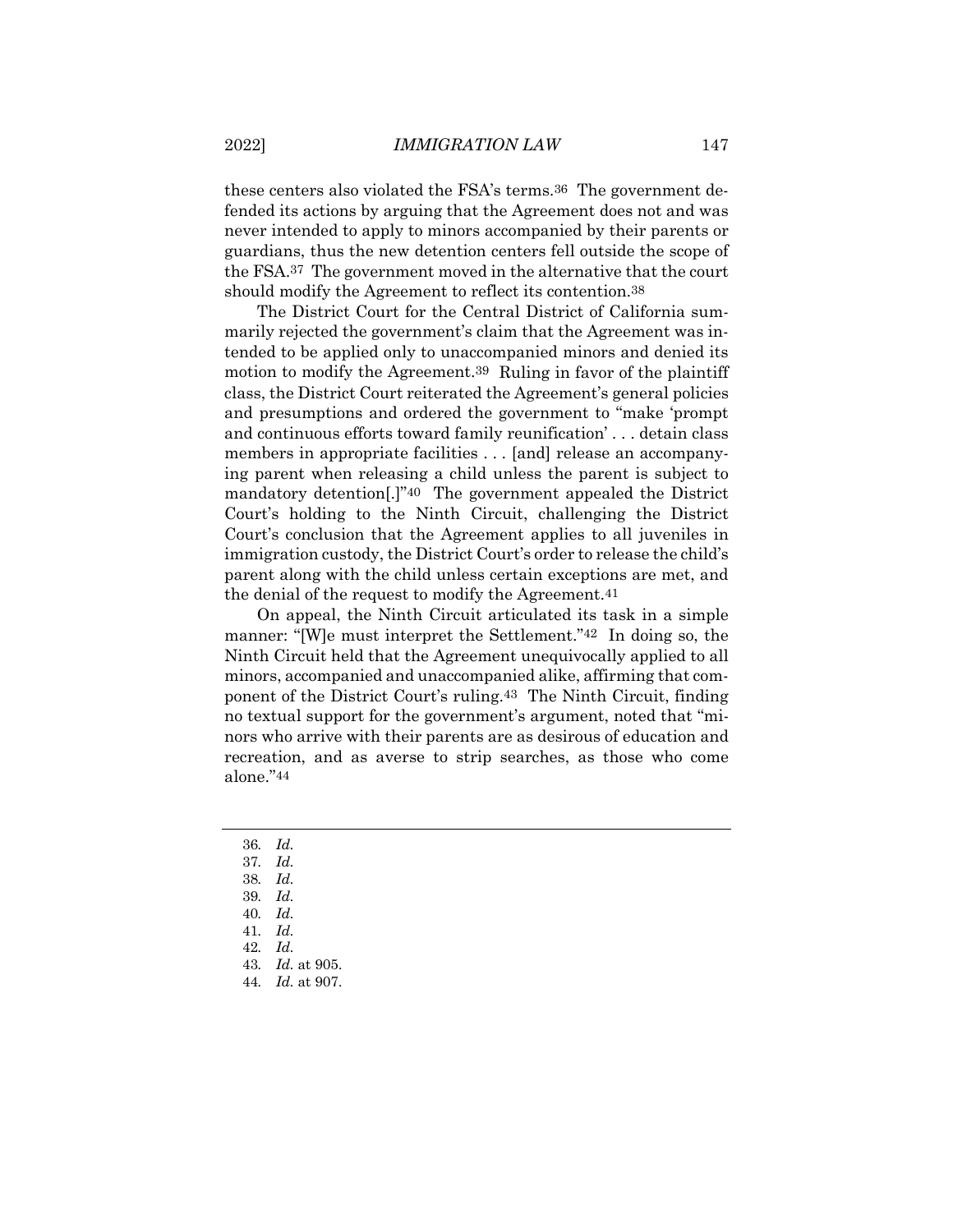In Part II of its discussion, however, the Ninth Circuit reversed the District Court's order that the government must release the parents that accompanied their children across the border when it releases the minor child, 45 holding that "[t]he District Court erred in interpreting the Settlement to provide release rights to adults."46 The Ninth Circuit reasoned that "the Settlement does not explicitly provide any rights to adults," and that its review was constrained to the four corners of the document because of its clear language.47

#### II. CODIFYING THE POLICIES OF THE AGREEMENT

[A]nd that's not a law. It's a court settlement, *but it has the force of law*. And it has been expanded by another court judgment just a few years ago to apply both to children and to families with children. So it is valid to say that it has the force of law. It is not actually a law. It would have—*to change it would require legislation*, which is what the Congress is talking about.48

Congress should codify the general policies and standards of the *Flores* Agreement as a means of safeguarding vulnerable minors and families in federal immigration custody from state violence. Neither piecemeal modifications to the Agreement, which are laborious and subject to appellate scrutiny, nor DHS rulemaking, which is at the mercy of the executive branch, sufficiently protect the rights of migrant detainees and preserve enforceable rights against government mistreatment. Thus, Congress must codify the Central District Court of California's interpretation of the Agreement, as it is best situated to offer an equitable and accurate interpretation.

<sup>45</sup>*. See id.* at 908.

<sup>46</sup>*. Id.*

<sup>47</sup>*. See id.* (citing Nehmer v. U.S. Dep't of Veterans Affairs, 494 F.3d 846, 861 (9th Cir. 2007)).

<sup>48.</sup> Interview by Michel Martin with Doris Meissner, Former INS Comm'r, Annaluisa Padilla, President, Am. Immigr. L. Ass'n, and Julian Aguilar, Rep., Tex. Trib., on All Things Considered (June 16, 2018) (emphasis added).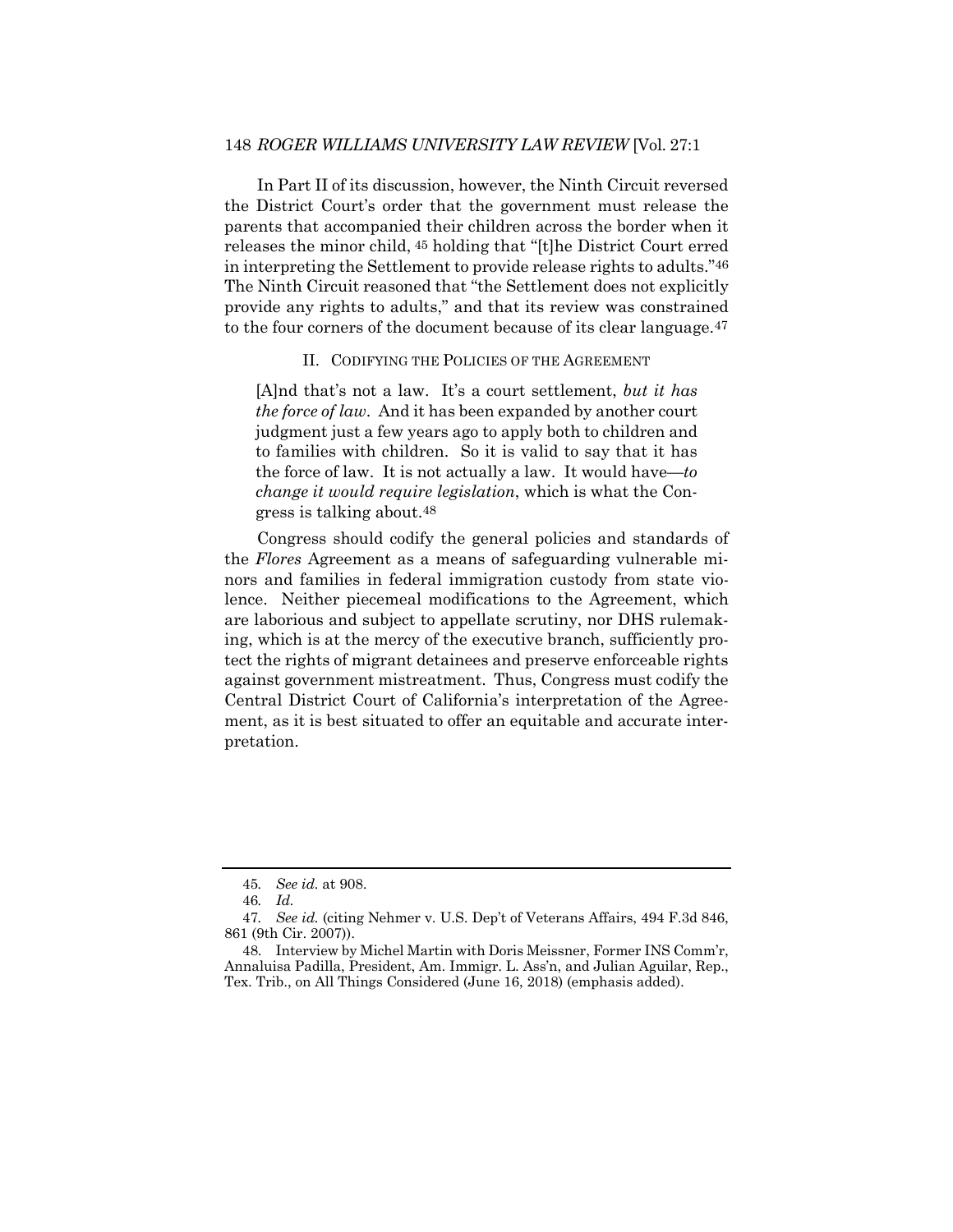## A. *Remedying the Effects of the Border Crisis on Children Necessitates Legislative Reform*

The FSA's termination provision specifies that the terms of the Agreement were to terminate either five years following final court approval of the Agreement or three years after the Central District Court of California determines that the government is in "substantial compliance" with the Agreement, whichever event occurs first.49 This termination provision was drafted in 1987 and, ten years later, after a protracted litigation, was finally approved by the District Court and became binding.50 The Agreement maintains its status as the primary legal framework for courts to ensure the government is acting in accordance with, and in consideration for, the particular vulnerability of children.

In 2001, the plaintiff class and the government stipulated that, rather than the Agreement terminating no later than 2002, the Agreement would instead terminate "45 days following defendants' publication of final regulations implementing this Agreement."51 However, as the Ninth Circuit noted in *Lynch,* "[t]he government has not yet promulgated those regulations."<sup>52</sup> Even today, the government has not published a final rule implementing the Agreement.

Even if the executive were to promulgate a DHS regulation said to mitigate harmful effects of the border crisis on minors, such regulations might contravene the Agreement's terms. For example, in September 2018, the Trump Administration issued a notice of proposed rulemaking that sought to override the requirement to release accompanied children from detention within the time frame specified by the District Court.53 This regulation conflicts directly with the general policies underlying the Agreement, as well as its specifications as interpreted by the District Court and the Ninth Circuit.

<sup>49.</sup> Stipulated Settlement Agreement, *supra* note 7, at 22.

<sup>50</sup>*. See id.*

<sup>51</sup>*. Lynch*, 828 F.3d at 903.

<sup>52</sup>*. Id*.

<sup>53.</sup> Tal Kopan, *Trump Admin Seeks to Keep Undocumented Immigrant Families in Detention for Far Longer*, CNN (Sept. 6, 2018, 7:45 PM), https://www.cnn.com/2018/09/06/politics/trump-administration-immigrantfamilies-children-detention/index.html [https://perma.cc/FC2G-9TCA].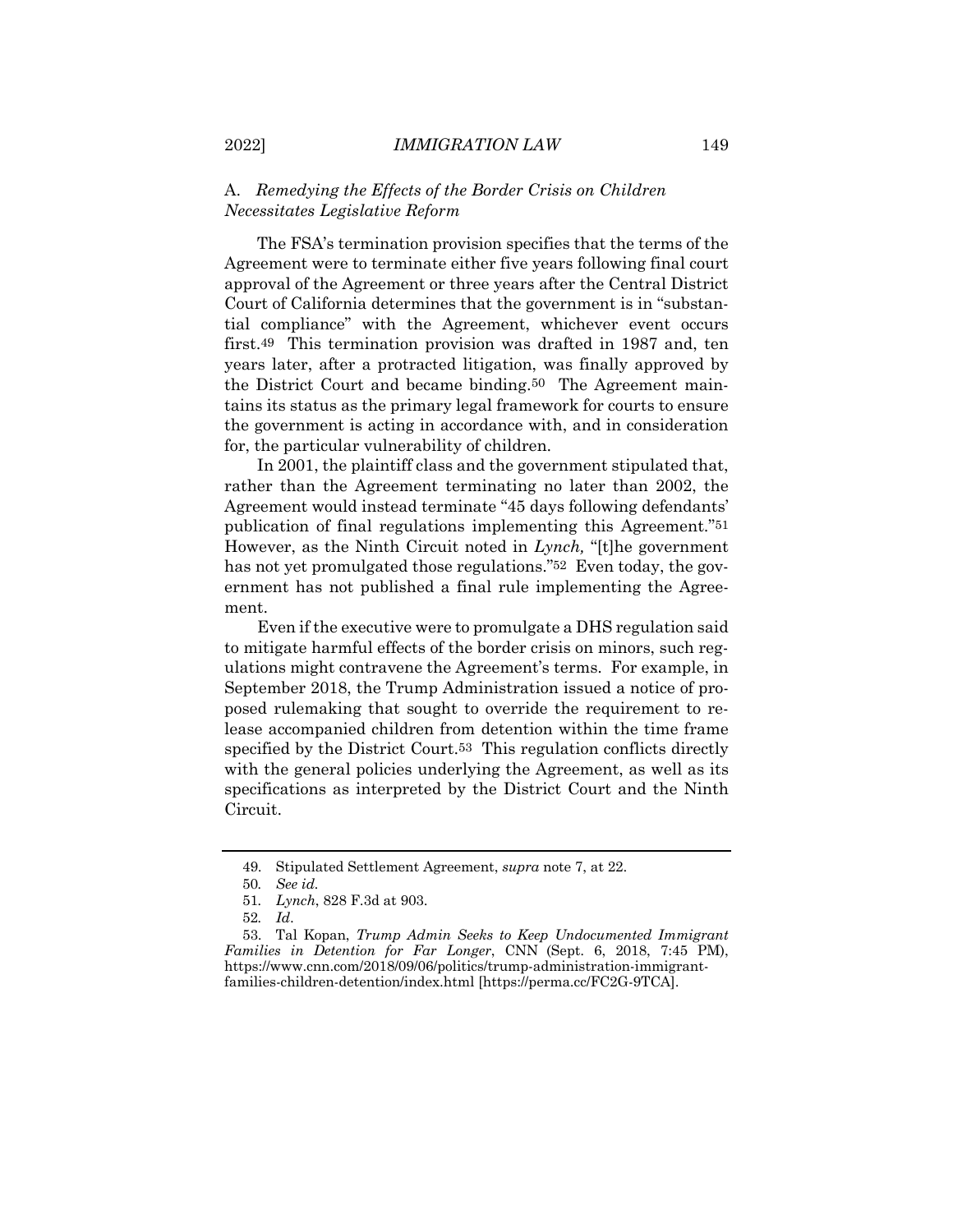While the Agreement was intended to be only a temporary solution, a regulation which is subject to change with each incoming administration is hardly an improvement from the existing framework. The rights of minors in federal immigration detention are currently at the hands of varying judicial interpretations of the FSA, changing administrations, and the furtherance of political agendas. As the INS commissioner who signed the Agreement into effect explained, "[I]t is a judgment on the part of the administration how to implement that court decision."54

The most potent form of governmental action to secure the rights of detained juveniles and families would be for Congress to enact legislation reflecting the Agreement's provisions. Families who choose to immigrate into the United States deserve accurate notice of the rights owed to them upon arrival, and those whose agency is limited in fleeing their countries of origin deserve not to be punished for the circumstances under which they exist.

Certain provisions of the Agreement have already been codified into existing law.55 In 2008, Congress passed H.R. 7311, the William Wilberforce Trafficking Victims Protection Reauthorization Act of 2008 (TVPRA), which provides, in part, that "an unaccompanied alien child in the custody of the Secretary of Health and Human Services shall be promptly placed in the least restrictive setting that is in the best interest of the child."56 While TVPRA is undoubtedly a victory, it aims specifically to "combat the trafficking of children."57 Other protections afforded by the Agreement—including the timely release of minors without unnecessary delay, maintaining juveniles in safe and sanitary conditions, and providing them with adequate educational and recreational resources must be codified.58

Codification is of paramount importance because, as it stands, in an action for enforcement brought under the Agreement against the government any legal ruling is limited only to the "individual

<sup>54.</sup> Interview with Doris Meissner, Annaluisa Padilla, President, and Julian Aguilar, *supra* note 48.

<sup>55</sup>*. See generally* 8 U.S.C. § 1232.

<sup>56.</sup> § 1232(c)(2)(A).

<sup>57.</sup> § 1232; *see also* § 1232(a)(1).

<sup>58</sup>*. See* Stipulated Settlement Agreement Exhibit 1 at 1–2, Flores v. Reno, No. CV 85-4544-RJK(Px) (C.D. Cal. Jan. 17, 1997).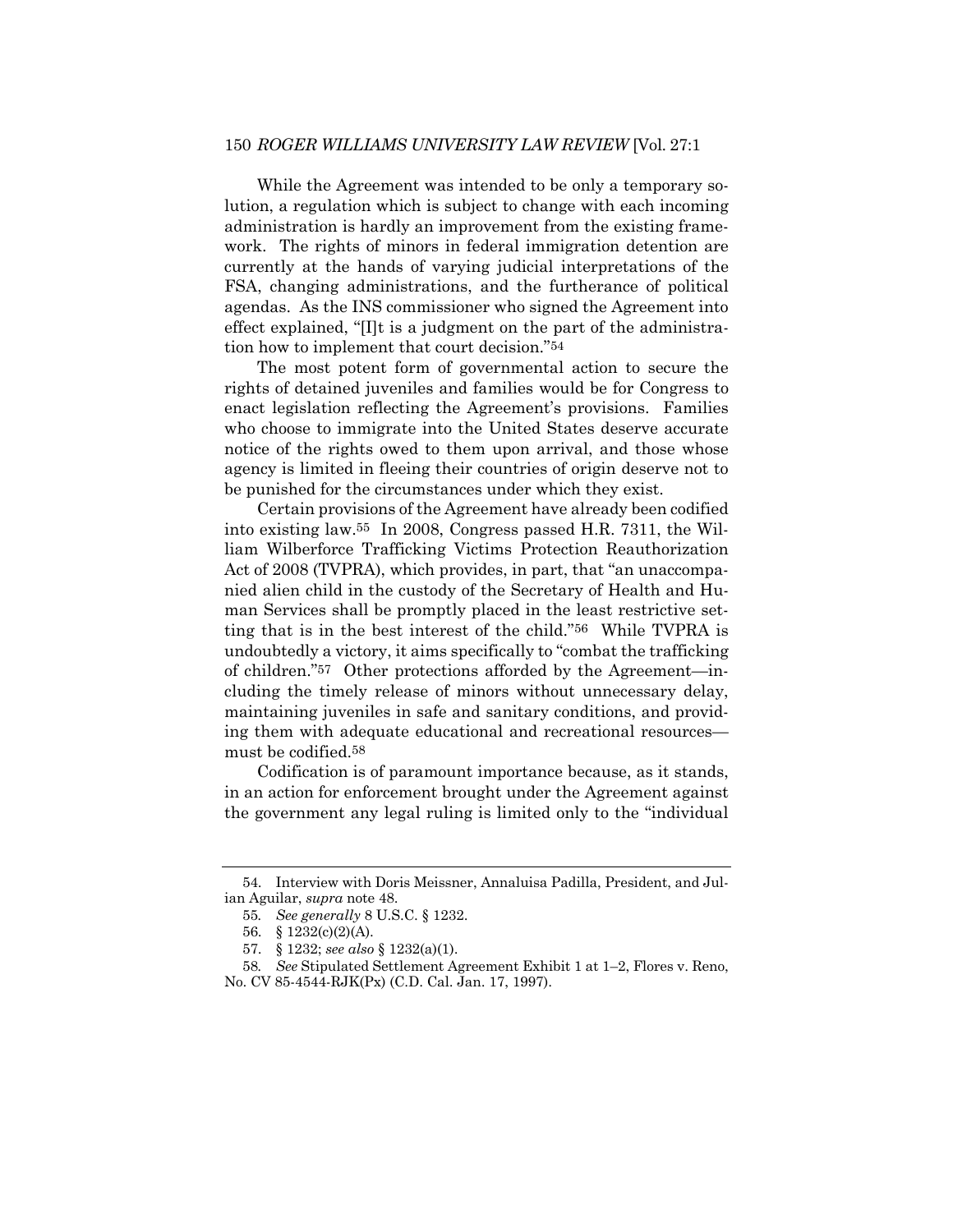claim of the minor bringing the action."59 Alternatively, holdings stemming from controversies over codified legislation can have a broad, expansive impact on all juveniles in federal immigration custody.

B. *The U.S. District Court for the Central District of California's* Construction of the FSA

Congress should codify the construction of the Agreement the U.S. District Court for the Central District of California used in *Flores v. Lynch*. In *Lynch*, the District Court ordered the federal government to:

(1) make "prompt and continuous efforts toward family reunification," (2) release class members without unnecessary delay, (3) detain class members in appropriate facilities, (4) release an accompanying parent when releasing a child unless the parent is subject to mandatory detention or poses a safety risk or a significant flight risk, (5) monitor compliance with detention conditions, and (6) provide class counsel with monthly statistical information.60

The Court's interpretation of the Agreement most closely aligns with its general policy to "release a minor from [DHS] custody without unnecessary delay, in the following order of preference, to . . . a parent[.]"61 It also comports with the requirement the government "make and record the prompt and continuous efforts on its part toward family reunification and the release of the minor pursuant to Paragraph 14 . . . Such efforts at family reunification shall continue so long as the minor is in INS custody."62 This construction ensures the government must treat all minors in federal immigration custody with "dignity, respect and special concern for their particular vulnerability as minors."63

As mentioned in Part I, during the government's appeal in *Flores v. Lynch*, the Ninth Circuit disagreed with the lower court's

<sup>59</sup>*. See* Stipulated Settlement Agreement, *supra* note 7, at 15.

<sup>60.</sup> Flores v. Lynch, 828 F.3d 898, 901 (9th Cir. 2016).

<sup>61.</sup> Stipulated Settlement Agreement, *supra* note 7, at 10.

<sup>62</sup>*. Id.* at 12.

<sup>63</sup>*. Id.* at 7.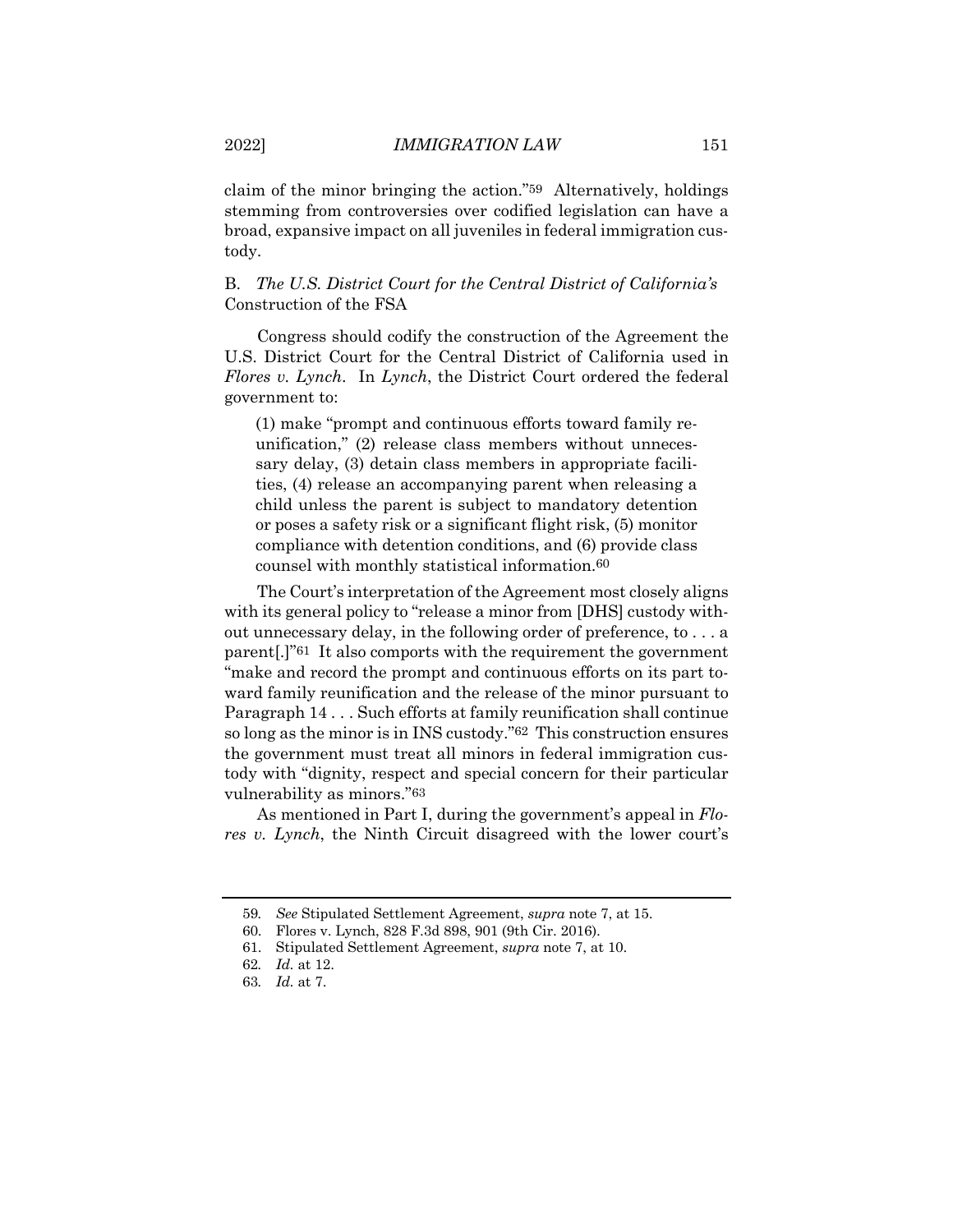decision, striking down crucial protections for juveniles and their families entering the United States without inspection.64

## C. *The Ninth Circuit's Error in* Flores v. Lynch

When *Flores v. Lynch* reached the Ninth Circuit, a panel of three judges limited the scope of their review only to the FSA document itself.65 Owing its review to the nature of the Agreement, Judge Andrew D. Hurwitz wrote, "[t]he Settlement is a consent decree, which, 'like a contract, must be discerned within its four corners, extrinsic evidence being relevant only to resolve ambiguity in the decree.'"66 However, there are genuine issues of ambiguity within the document, evidenced in part by the several lawsuits brought under it to interpret its various terms. The Ninth Circuit's limitation was wholly unfounded and the consequences of such a limitation is detrimental to those people the Agreement intends to protect.

In *Lynch*, the Ninth Circuit found it was permitted to review the lower court's decision *de novo*.67 In deciding this standard, it relied on an earlier case that provided:

[T]he interpretation of a contract is a mixed question of law and fact. When the District Court's decision is based on an analysis of the contractual language and an application of the principles of contract interpretation, that decision is a matter of law and reviewable de novo. When the inquiry focuses on extrinsic evidence of related facts, however, the trial court's conclusions will not be reversed unless they are clearly erroneous.68

As the District Court drew from existing conditions of border facilities in rendering its decision, the Ninth Circuit erred in imposing a *de novo* standard of review. Instead, the District Court's finding should have only been overturned if the Ninth Circuit found it

<sup>64</sup>*. See supra* pp. 8–9.

<sup>65</sup>*. Lynch*, 828 F.3d at 905.

<sup>66</sup>*. Id.* (quoting United Staes v. Asarco Inc., 430 F.3d 972, 980 (9th Cir. 2005)).

<sup>67</sup>*. Lynch,* 828 F.3d at 905.

<sup>68</sup>*.* Miller v. Safeco Tile Ins. Co., 758 F.2d 364, 367 (9th Cir. 1985).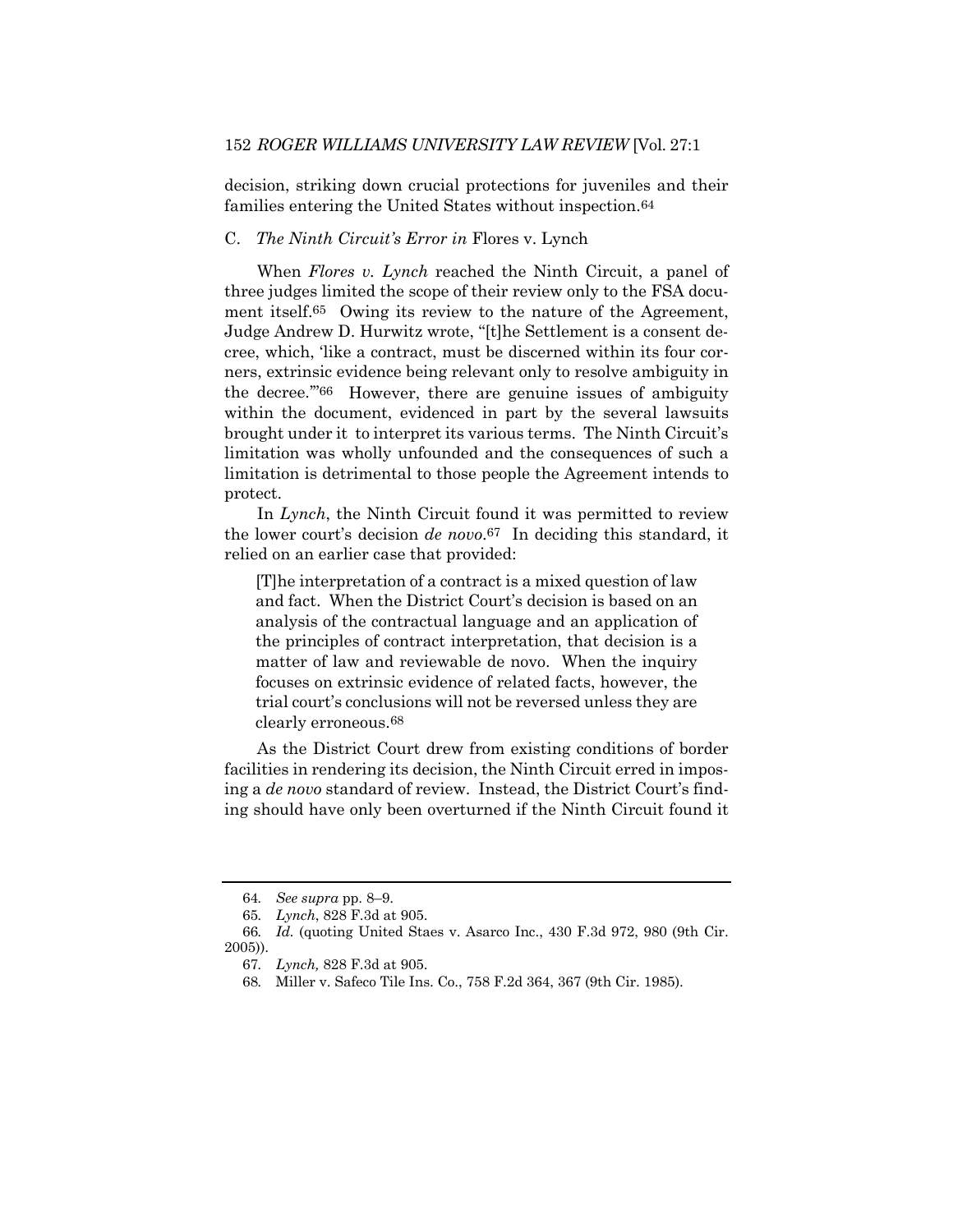to be "clearly erroneous," a much higher standard that would allow some deference to be given to the lower court's decision.

In affirming the lower court's holding that the Agreement applies to all children, while reversing its judgment that it also applies to parents accompanying minors, the Ninth Circuit failed to consider the pragmatic implications of such an excessively narrow construction.69 It also ignored the Agreement's policy of preferential release to a parent, despite the district court's order that "[d]efendants shall comply with the Settlement  $\P$  14(a) by releasing class members without unnecessary delay in first order of preference to a parent, including a parent subject to release who presented her or himself or was apprehended by Defendants accompanied by a class member."70

In its original context, the *Flores* Agreement limited all of its provisions to the members of the class action, those being "[a]ll minors who are detained in the legal custody of the INS."71 To read the Agreement so narrowly, however, leads to an interpretation contradictory to its purposes.

### III. THE FAILURES OF A PLAIN TEXTUAL READING OF THE FSA

Parents who accompany minors at the southern border were not within the original scope of the *Flores* Agreement.72 On its face, the FSA does not explicitly provide any protection or guarantees to those over the age of eighteen and not in federal immigration custody.73 It does, however, *implicitly* grant certain rights to accompanying parents in relation to the required release of minors to an adult, with preferential treatment being given to a parent.74 Nearly a quarter-century after the Agreement took effect, and in light of the indignities taking place on a daily basis at the border, a reading of the Agreement limited only to its explicit language is counterintuitive to the Agreement's objectives. When such narrow interpretation is applied, the resulting harm to juveniles and their families is inconsistent with goals of the FSA.

<sup>69</sup>*. See Lynch*, 828 F.3d at 905, 908.

<sup>70</sup>*. Id.* at 908.

<sup>71.</sup> Stipulated Settlement Agreement *supra* note 7, at 7.

<sup>72</sup>*. See id.*

<sup>73</sup>*. See id.*

<sup>74</sup>*. See id.* at 9–10.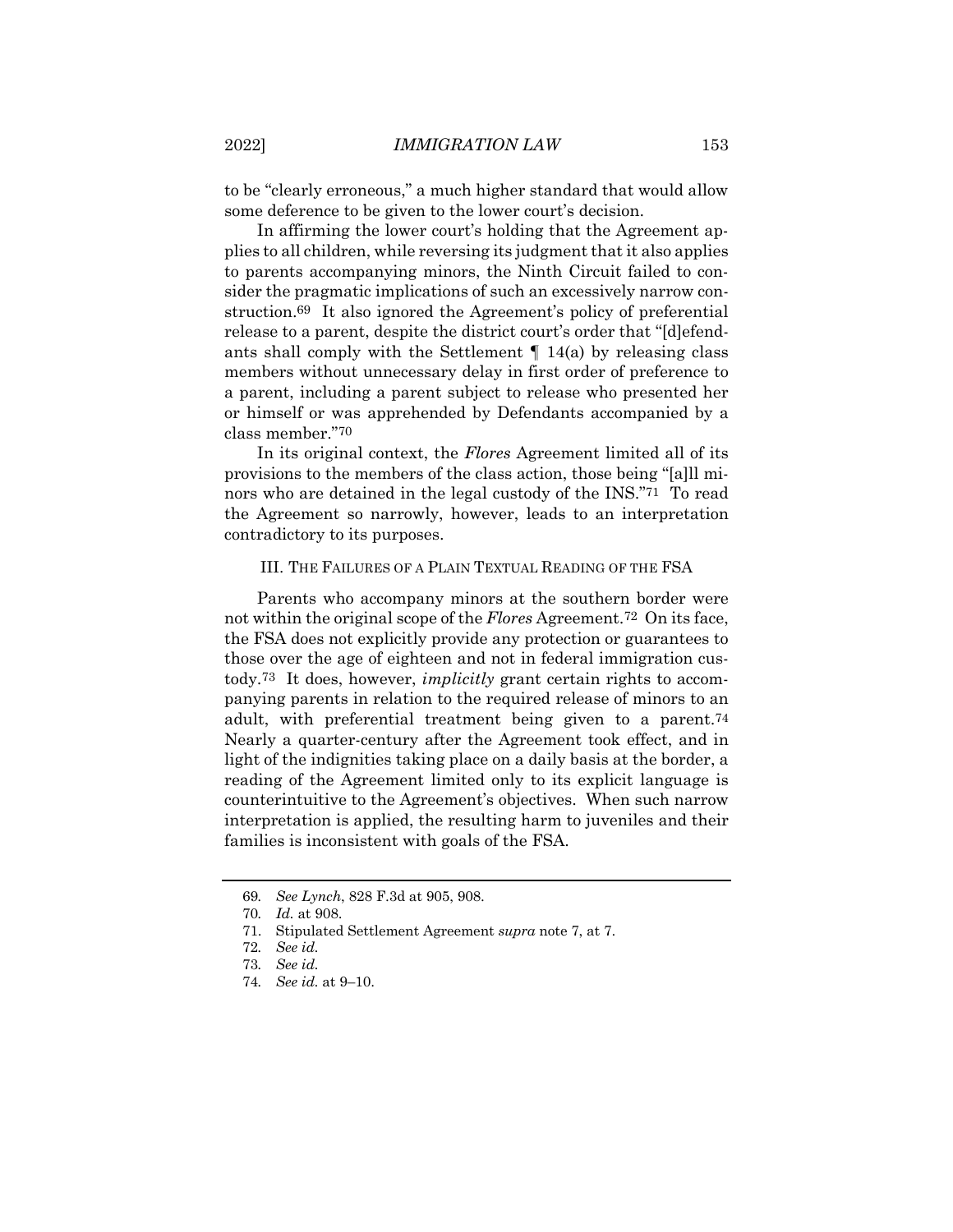A. *A Purely Textual Analysis of the Document Provides a Reading Counterintuitive to its Purposes*

In *Flores v. Lynch*, the District Court conceded that "the Agreement does not contain any provision that explicitly addresses adult rights and treatment in detention."75 Still, it found support for the release of an accompanying parent or some other relative in caselaw, statutes, and in Immigration and Customs Enforcement's (ICE) practice of releasing parents who were not deemed a flight or safety risk.76 The Ninth Circuit took issue with the lower court's decision despite its acknowledgment of the absence of any textual support within the Agreement itself, writing:

While acknowledging that "the Agreement does not contain any provision that explicitly addresses adult rights and treatment in detention," the district court nonetheless reasoned that "ICE's blanket no-release policy with respect to mothers cannot be reconciled with the Agreement's grant to class members of a right to preferential release to a parent." The court also found that the regulation upheld in Flores . . . supported the release of an accompanying relative . . . ("If a relative who is not in detention cannot be located to sponsor the minor, the minor may be released with an accompanying relative who is in detention."). It also found support for that conclusion in ICE's practice, until June 2014, of generally releasing parents who were not flight or safety risks.

The district court therefore concluded that the government "must release an accompanying parent as long as doing so would not create a flight risk or a safety risk." . . . .

The district court erred in interpreting the Settlement to provide release rights to adults. The Settlement does not explicitly provide any rights to adults.77

However, the Agreement implicitly suggests that certain rights inure to the benefit to accompanying adults—most significantly, the right to release—because such rights are necessary to ensure

<sup>75</sup>*. Lynch*, 828 F.3d at 908.

<sup>76</sup>*. Id.*

<sup>77</sup>*. Id.*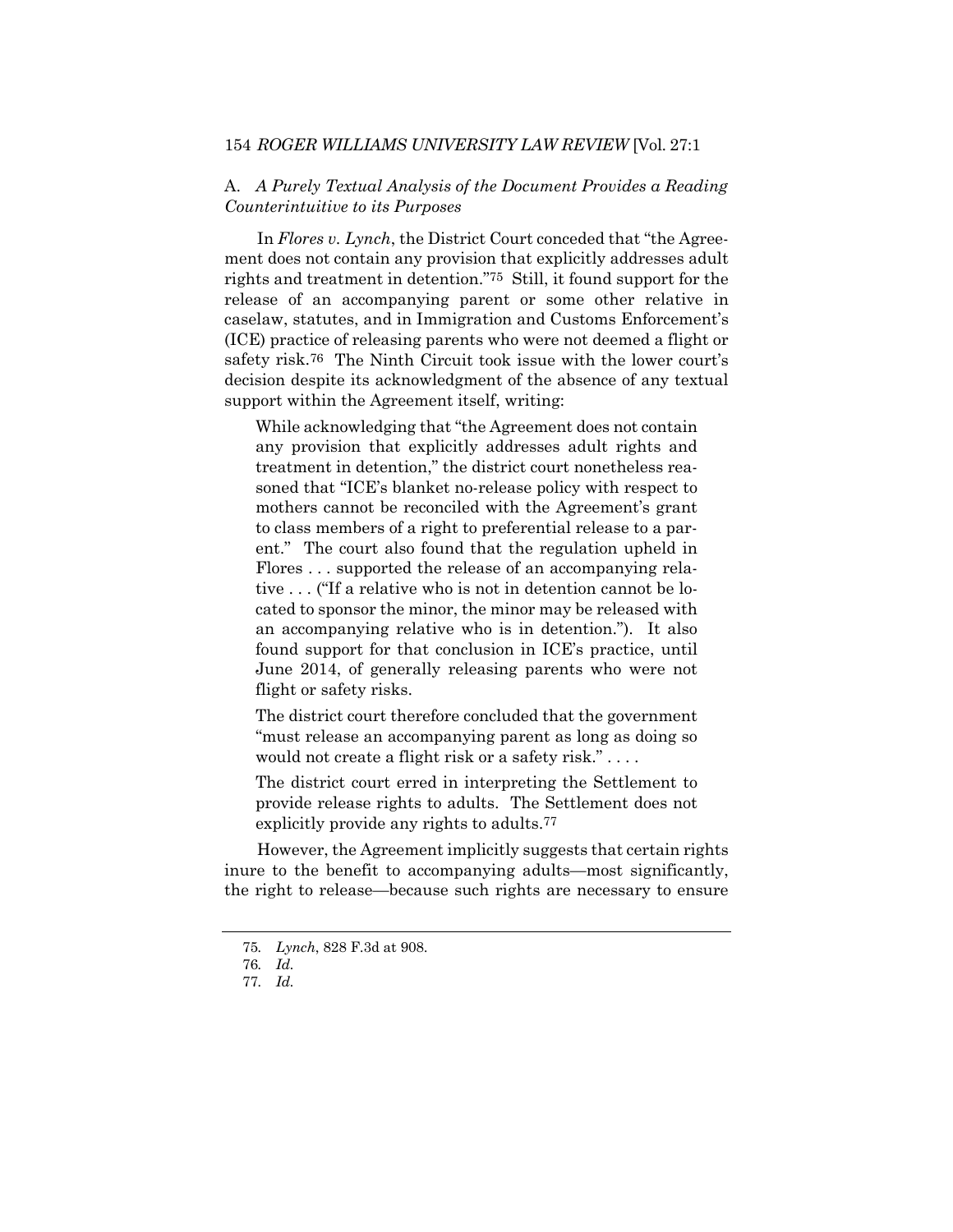and protect the best interests of the child. Significantly, paragraph fourteen of the Agreement gives preferential treatment to accompanying parents in releasing the juvenile.78 Moreover, the Agreement espouses a general policy to favor family reunification.79 Ignoring the implied rights created by the Agreement's language is to construe it in a manner wholly inconsistent with its purposes. A reading and application of the Agreement should, ideally, further its intended goals, not contravene them.

## B. *Codifying the Agreement's Terms May Improve Material Conditions for Detained Families Despite the Criminal Treatment of Unlawful Entry*

Currently, the United States treats unlawful entry without inspection (EWI) as a criminal offense.<sup>80</sup> In such cases, the governing statutory provision allows for imprisonment up to six months and a fine for a first-time offender.81 Given this criminal treatment of unlawful entry, a legitimate question arises as to whether the Agreement could actually significantly ameliorate and prevent family separation while EWI remains a criminal offense.

In an ideal scenario, the current framework would be revised to remove any criminal imposition on unlawful entry, mitigating it to a civil offense. Even without such reform, however, the codification of the Agreement's provisions might still pave the way for a remedy to family separation. The statute governing improper entry does mandate the application of either a fine or imprisonment to first-time offenders.82 It does not, though, indicate a minimum detention requirement; it only imposes a maximum of six months.83 As such, DHS could, assuming an accompanying parent is the only—or most appropriate—adult available to take the juvenile into custody, release the parent when it releases the child in accordance with the Agreement.84

<sup>78.</sup> Stipulated Settlement Agreement *supra* note 7, at 9–10.

<sup>79</sup>*. See id.* at 3, 10–11; Stipulated Settlement Agreement Exhibit 2 at 2; Flores v. Reno, No. CV 85-4544-RJK(Px) (C.D. Cal. Jan. 17, 1997).

<sup>80.</sup> 8 U.S.C. § 1325(a).

<sup>81</sup>*. Id.*

<sup>82</sup>*. Id.*

<sup>83</sup>*. Id.*

<sup>84</sup>*. See* Stipulated Settlement Agreement *supra* note 7, at 9–10.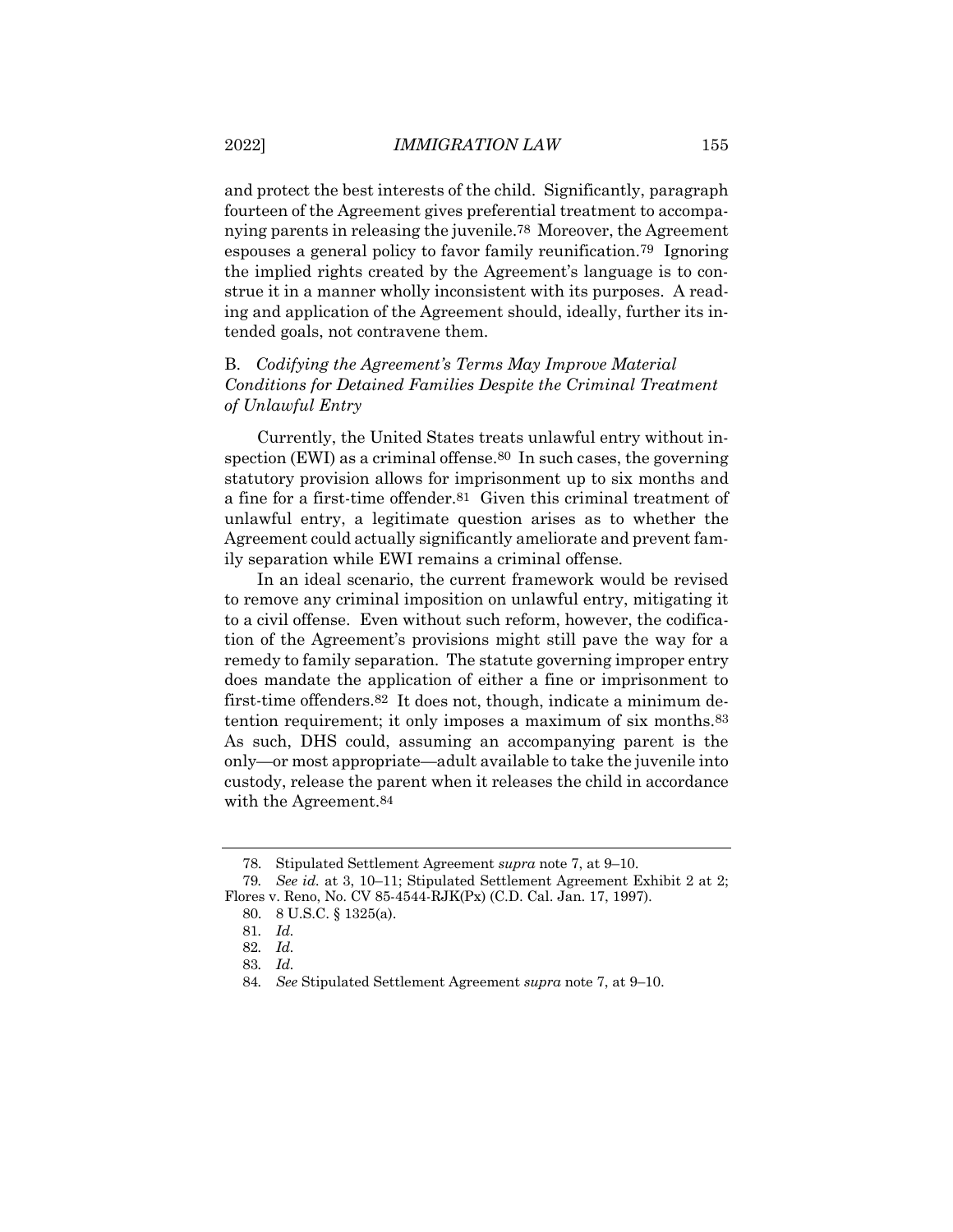In the event that federal immigration officials refuse to release an accompanying parent when it releases the minor child, that parent may have a form of relief available if Congress codifies the terms of the *Flores* Agreement. Such relief may reunite those families already separated under the law, and prevent further, unnecessary separation of migrant families.

## IV. RELIEF IN THE FORM OF FEDERAL HABEAS

Habeas corpus is a common law writ through which a prisoner or detainee may petition a court to review whether the individual's imprisonment or detention is lawful.85 An individual need not demonstrate that they are in actual physical detention or prison, just that they are in "custody."86 If, after its review, a court finds that the government is holding the detainee contrary to established law, it must grant the individual's petition and order the government to release the detainee.

Codifying the *Flores* Agreement, particularly the provision of preferential release of a minor child to an accompanying parent upon the release of the child, may establish grounds upon which an accompanying parent detained in federal immigration custody may file a writ of federal habeas corpus. If the reviewing court finds that the detention violates the codified terms of the Agreement, it must grant the detained parent's petition and order federal immigration officials to release the minor's parent.

Currently, an attorney for a child detained in violation of the Agreement may file a writ of habeas corpus to grant the release of the child on the ground that the detention violates the Agreement's terms. Such relief does not exist, however, for accompanying adults. Codifying the *Flores* Agreement's provisions as interpreted by the U.S. District Court for the Central District of California, which expanded the protections of the FSA to adults who accompany minors across the border, may make available for migrant families this avenue of relief.

<sup>85</sup>*. Habeus Corpus*, LEGAL INFO. INST., https://www.law.cornell.edu/wex/ habeas\_corpus [https://perma.cc/T4EH-3WA4] (last visited Nov. 11, 2021). 86*. Id.*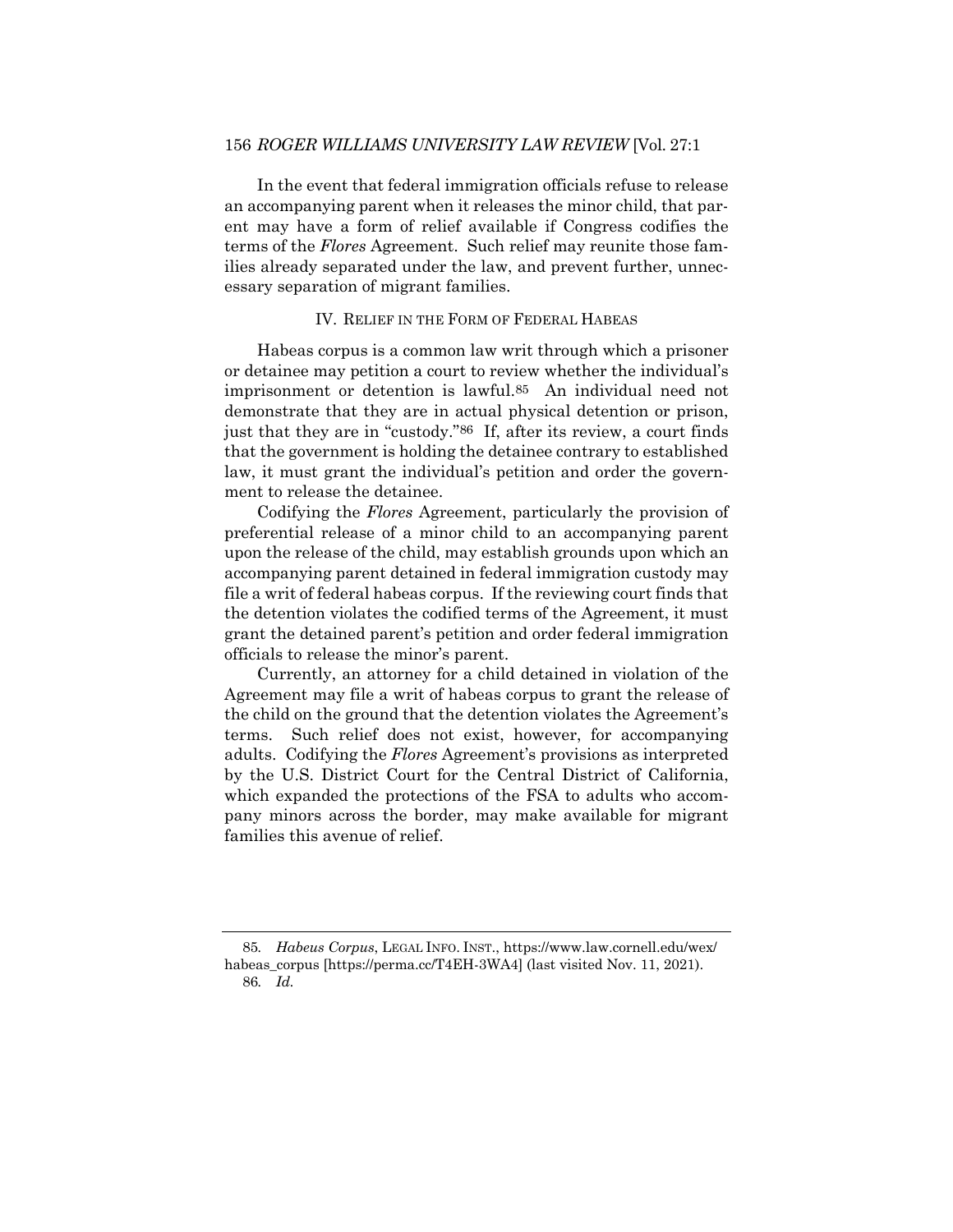#### **CONCLUSION**

Recent events at the United States–Mexico border demonstrate a compelling need for Congress to act and to alleviate the effects of the border crisis on children.87 The Agreement, though consequential in protecting certain rights of minors, is no longer effective. The situation at the border is unquestionably a humanitarian crisis, despite the Biden administration's refusal to appropriately label it as such.88 Congressional action is not, in this context or any, a panacea; true change of those conditions begetting human suffering at the border would require systemic reform: interdisciplinary efforts, intergovernmental cooperation, and a cultural shift of which populations we deem worthy of protecting. Still, legislative reform is a good start.

The general policies of the *Flores* Agreement are to ensure that the government treats minors in federal immigration custody with "dignity, respect and special concern for their particular vulnerability" as children.89 Despite the Agreement's binding legal effect on the U.S. government, infractions on the rights of detained minors persist. The numerous government violations of the Agreement's terms are indicative that the force of the Agreement is insufficient in guaranteeing protectable, enforceable rights for detained migrant children and those who may have crossed the U.S. border with them. Thus, congressional action is imperative—Congress should codify the terms of the Agreement, as interpreted by the U.S. District Court for the Central District of California in *Flores v.* 

<sup>87</sup>*. See* Camilo Montoya Gomez, *"They Never Saw the Sun": Lawyers Describe Overcrowded Conditions for Children in Border Patrol Custody*, CBS NEWS (Mar. 12, 2021), https://www.cbsnews.com/news/migrant-children-detained-in-overcrowded-conditions/?ftag=CNM-0010aab7e&linkId=113345561 [https://perma.cc/32Q7-8M2X]; Nomaan Merchant, *Children Packed Into Border Patrol Tent for Days on End*, AP NEWS (Mar. 12, 2021), https://apnews.com/article/immigration-coronavirus-pandemic-border-patrolstexas9b959d739d59f03dd5873927171f2e29?utm\_mdium=AP&utm\_campaign =SocialFlow&utm\_source=Twitter [https://perma.cc/BSM2-53W7].

<sup>88</sup>*. See* Michael D. Shear & Zolan Kanno-Youngs, *Biden Faces Challenge From Surge of Migrants at the Border*, N.Y. TIMES (Mar. 8, 2021) https://www. nytimes.com/2021/03/08/us/politics/immigration-mexico-border-biden.html [https://perma.cc/4EK3-6NZ7].

<sup>89.</sup> Stipulated Settlement Agreement *supra* note 7, at 11.